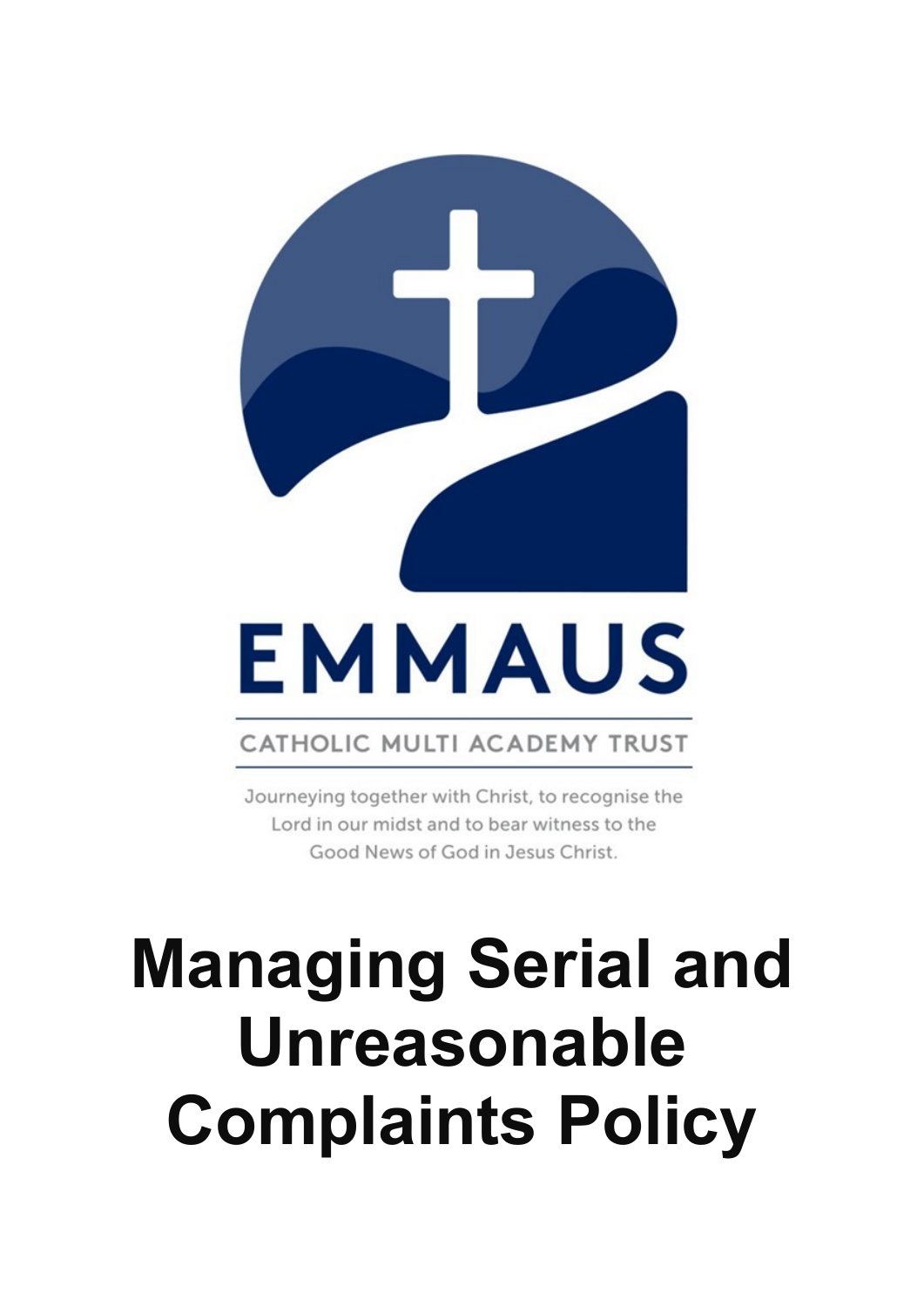

Emmaus Catholic Academy Trust is committed to dealing with all complaints fairly and impartially, and to providing a high-quality service to those who complain. We will not normally limit the contact complainants have with our schools. However, we do not expect our staff to tolerate unacceptable behaviour and will take action to protect staff from that behaviour, including that which is abusive, offensive, or threatening.

This policy statement sets out the approach of The Emmaus Catholic Academy Trust and all our schools to dealing with concerns and complaints. All references to 'headteacher' in this policy include executive headteacher and head of school depending on the leadership structure in place at the time of the complaint.

The Trust defines unreasonable behaviour as that which hinders our consideration of complaints because of the frequency or nature of the complainants contact with the individual school, such as, if the complainant:

- refuses to articulate their complaint or specify the grounds of a complaint or the outcomes sought by raising the complaint, despite offers of assistance
- refuses to co-operate with the complaint's investigation process
- refuses to accept that certain issues are not within the scope of the complaint's procedure
- insists on the complaint being dealt with in ways which are incompatible with the complaints procedure or with good practice
- introduces trivial or irrelevant information which they expect to be taken into account and commented on
- raises large numbers of detailed but unimportant questions, and insists they are fully answered, often immediately and to their own timescales
- makes unjustified complaints about staff who are trying to deal with the issues, and seeks to have them replaced
- changes the basis of the complaint as the investigation proceeds
- repeatedly makes the same complaint (despite previous investigations or responses concluding that the complaint is groundless or has been addressed)
- refuses to accept the findings of the investigation into that complaint where the school's complaint procedure has been fully and properly implemented and completed including referral to the Education and Skills Funding Agency
- seeks an unrealistic outcome
- makes excessive demands on school time by frequent, lengthy, and complicated contact with staff regarding the complaint in person, in writing, by email and by telephone while the complaint is being dealt with
- uses threats to intimidate
- uses abusive, offensive, or discriminatory language or violence
- knowingly provides falsified information
- publishes unacceptable information on social media or other public forums.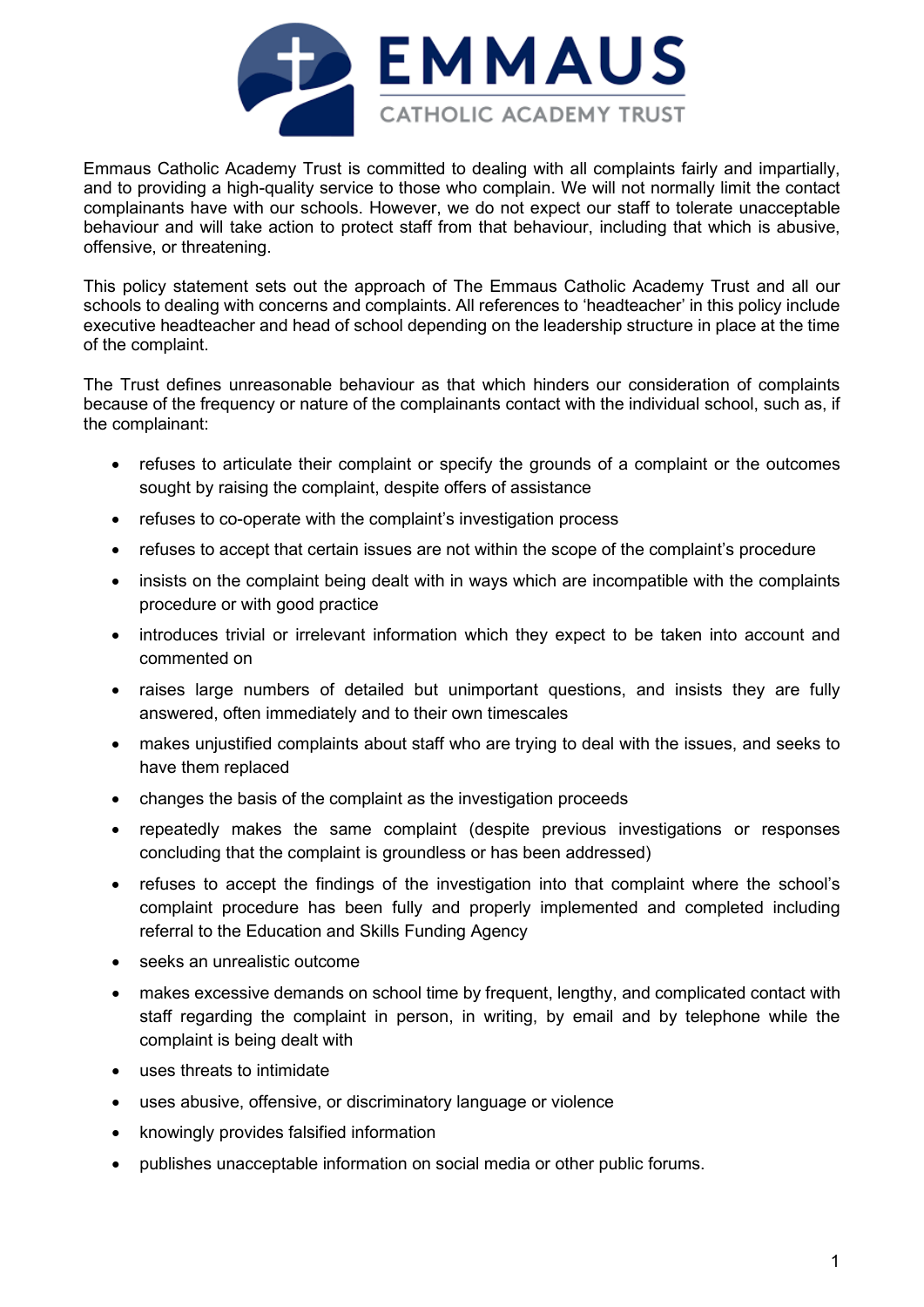

Complainants should try to limit their communication with the school that relates to their complaint, while the complaint is being progressed. It is not helpful if repeated correspondence is sent (either by letter, phone, email or text), as it could delay the outcome being reached.

Whenever possible, the headteacher or Chair of Governors will discuss any concerns with the complainant informally before applying an '*unreasonable'* marking.

If the behaviour continues, the headteacher will write to the complainant explaining that their behaviour is unreasonable and ask them to change it. For complainants who excessively contact one or more of our schools causing a significant level of disruption, we may specify methods of communication and limit the number of contacts in a communication plan. This will be reviewed after six months.

In response to any serious incident of aggression or violence, we will immediately inform the police and communicate our actions in writing. This may include barring an individual from one or more Trust schools.